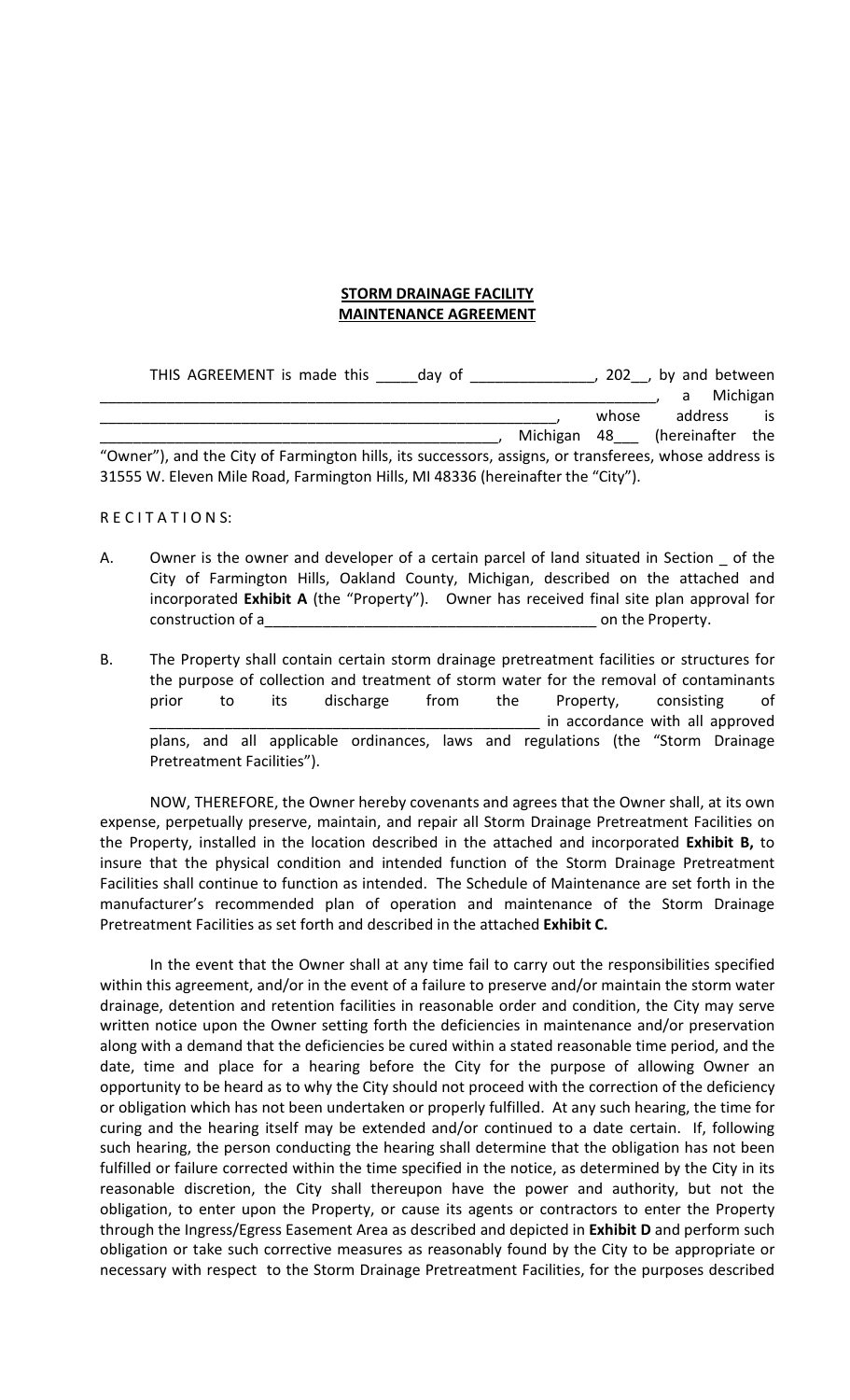above. The cost and expense of making and financing such actions by the City, including notices by the City and reasonable legal fees incurred by the City, plus an administrative fee in an amount equivalent to twenty-five (25%) percent of the total of all such costs and expenses incurred, shall be paid by Owner within thirty (30) days of a billing to the Owner. All unpaid amounts may be placed on the delinquent tax roll of the City as to the Property, and shall accrue interest and penalties, and shall be collected as, and deemed delinquent real property taxes, according to the laws made and provided for the collection of delinquent real property taxes. In the discretion of the City, such costs and expenses may be collected by suit initiated against the Owner, and, in such event, the Owner shall pay all court costs and reasonable attorney fees incurred by the City in connection with such suit.

The parties hereto make this Agreement on behalf of themselves, their heirs, successors, assigns and transferees, and hereby warrant that they have the authority and capacity to execute this Agreement and bind the property as described in the terms and conditions of this agreement.

Invalidation of any of these covenants or conditions by Judgment or Court Order shall in no way affect the validity of any other provision which shall remain in full force and effect.

This agreement shall run with the land and be binding upon all owners, their agents, heirs, successors, assigns and transferees.

IN WITNESS WHEREOF, Owner has executed this Agreement as of the day and year first above set forth.

|                          | OWNER(S)                                                                                     |                                |
|--------------------------|----------------------------------------------------------------------------------------------|--------------------------------|
|                          | Its:                                                                                         |                                |
|                          | Its:                                                                                         |                                |
| <b>STATE OF MICHIGAN</b> | SS.                                                                                          |                                |
| <b>COUNTY OF OAKLAND</b> |                                                                                              |                                |
| $by_$                    | The foregoing instrument was acknowledged before me this ____day of ________, 202,<br>as the | $\overline{\phantom{a}}$<br>of |

Notary Public Acting in Oakland County, Michigan My Commission Expires: \_\_\_\_\_\_\_\_

\_\_\_\_\_\_\_\_\_\_\_\_\_\_\_\_\_\_\_\_\_\_\_\_\_\_\_\_\_\_\_\_\_\_\_\_\_\_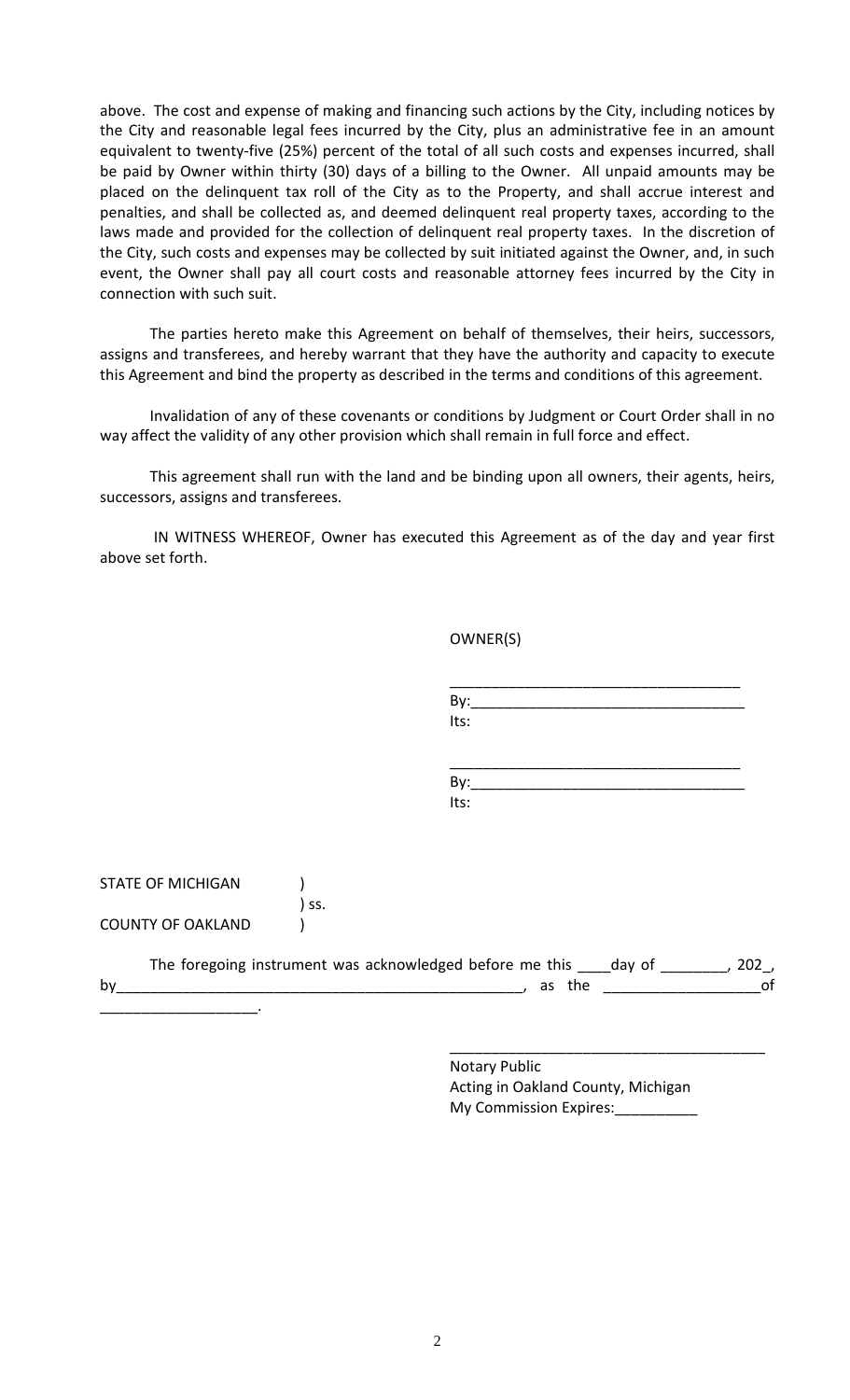## CITY OF FARMINGTON HILLS A Municipal Corporation

By: Karen Mondora Its: Director of Public Service

\_\_\_\_\_\_\_\_\_\_\_\_\_\_\_\_\_\_\_\_\_\_\_\_\_\_\_\_\_\_\_\_\_\_\_\_

STATE OF MICHIGAN (1) ) ss. COUNTY OF OAKLAND (

The foregoing instrument was acknowledged before me on this \_\_\_\_\_day of \_\_\_\_\_\_\_\_\_\_\_\_\_\_ 202\_\_\_, by,\_\_\_\_\_\_\_\_\_\_\_\_\_\_\_\_\_\_\_\_\_\_\_\_\_\_\_\_\_\_\_\_\_\_\_\_\_, on behalf of the City of Farmington hills, a Municipal Corporation.

> Notary Public Acting in Oakland County, Michigan My Commission Expires:

\_\_\_\_\_\_\_\_\_\_\_\_\_\_\_\_\_\_\_\_\_\_\_\_\_\_\_\_\_\_\_\_\_\_\_\_\_

| Drafted by: | And when recorded return to: |  |
|-------------|------------------------------|--|
|             | Pam Smith, City Clerk        |  |
|             | City Clerk's Office          |  |
|             | 31555 W. Eleven Mile Road    |  |
|             | Farmington Hills, MI 48336   |  |